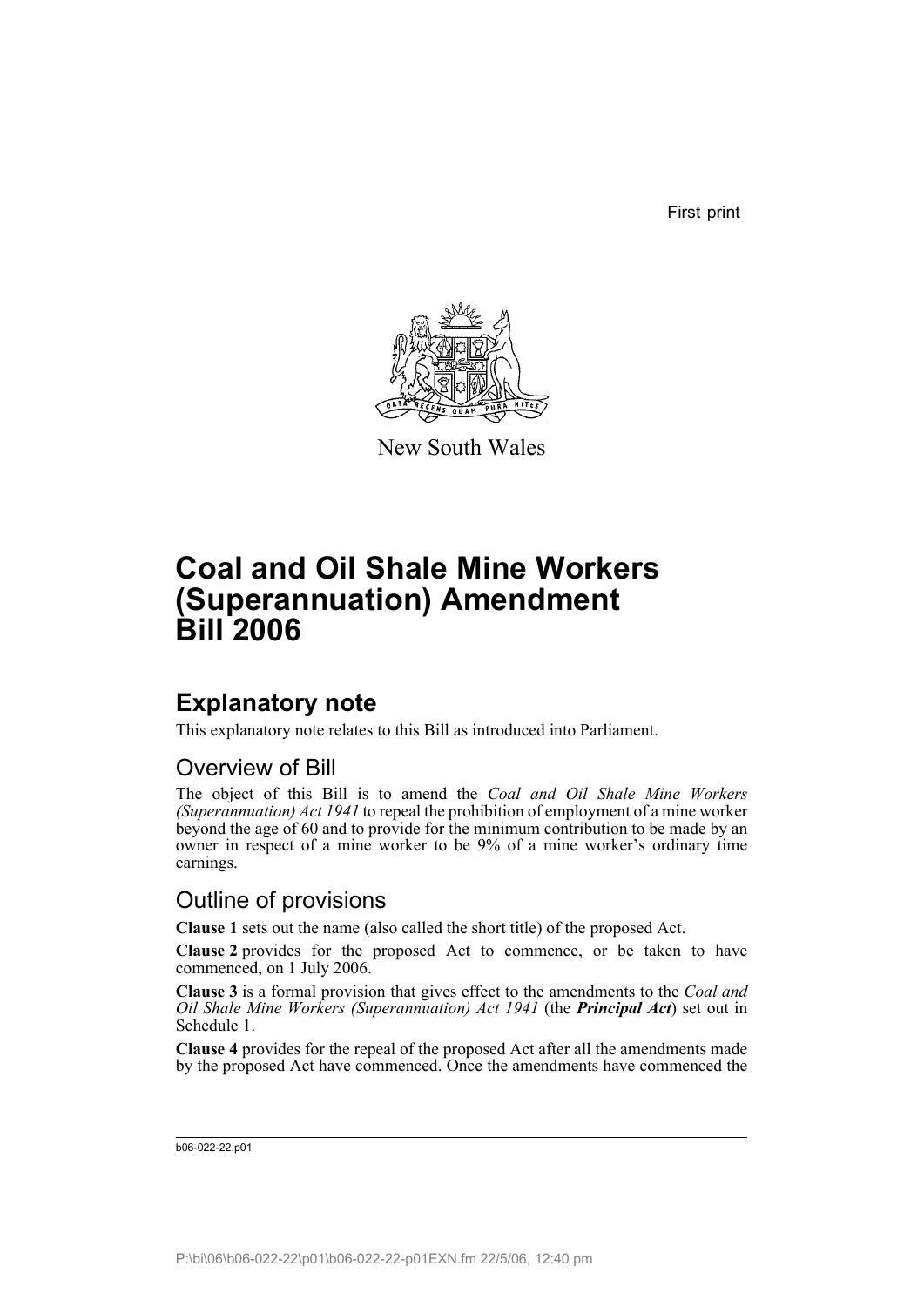Explanatory note

proposed Act will be spent and section 30 of the *Interpretation Act 1987* provides that the repeal of an amending Act does not affect the amendments made by that Act.

#### **Schedule 1 Amendments**

**Schedule 1 [4]** omits Part 2 of the Principal Act to repeal the prohibition of employment of a mine worker beyond the age of 60.

**Schedule 1 [1]–[3] and [5]–[7]** make consequential amendments.

**Schedule 1 [8]** amends section 19 of the Principal Act to provide that if the total contributions otherwise payable by an owner for a mine worker under that section are less than 9% of a mine worker's ordinary time earnings then the contribution payable by the owner for the mine worker is 9% of the mine worker's ordinary time earnings. Certain amounts required to be paid by an owner for crediting to Part 3 of the Fund are excluded from this provision.

**Schedule 1 [11]** amends section 19 of the Principal Act to define *ordinary time earnings* as having the same meaning it has in section 6 (1) of the *Superannuation Guarantee (Administration) Act 1992* of the Commonwealth.

**Schedule 1 [10]** amends section 19 of the Principal Act to provide for superannuation contributions under the Principal Act to be paid not later than 21 days after the end of each month, instead of after the end of the relevant pay period, as currently provided. **Schedule 1 [9]** makes a consequential amendment.

**Schedule 1 [12]** amends section 19AC of the Principal Act to provide for information to be provided to the Corporate Trustee by an owner no later than 21 days after the end of each month, instead of at the end of each week, as currently provided.

**Schedule 1 [13]** inserts a power to make consequential savings and transitional regulations.

**Schedule 1 [14]** inserts savings and transitional provisions.

Explanatory note page 2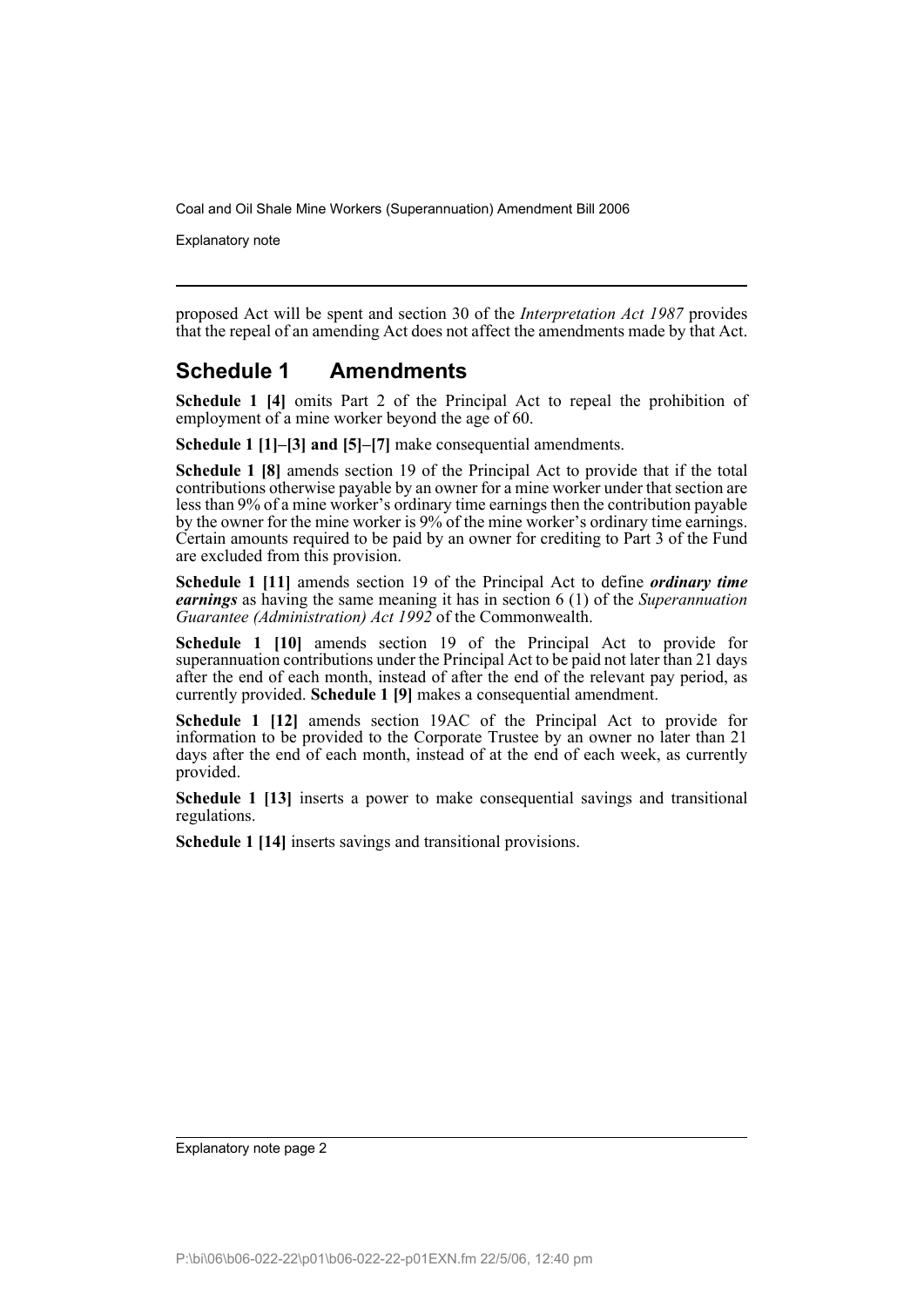First print



New South Wales

# **Coal and Oil Shale Mine Workers (Superannuation) Amendment Bill 2006**

## **Contents**

|                                                                                 | Page                 |
|---------------------------------------------------------------------------------|----------------------|
| Name of Act                                                                     |                      |
| Commencement                                                                    | 2.                   |
| Amendment of Coal and Oil Shale Mine Workers<br>(Superannuation) Act 1941 No 45 |                      |
| Repeal of Act                                                                   | $\mathcal{P} \equiv$ |
| Schedule 1 Amendments                                                           | 3                    |

b06-022-22.p01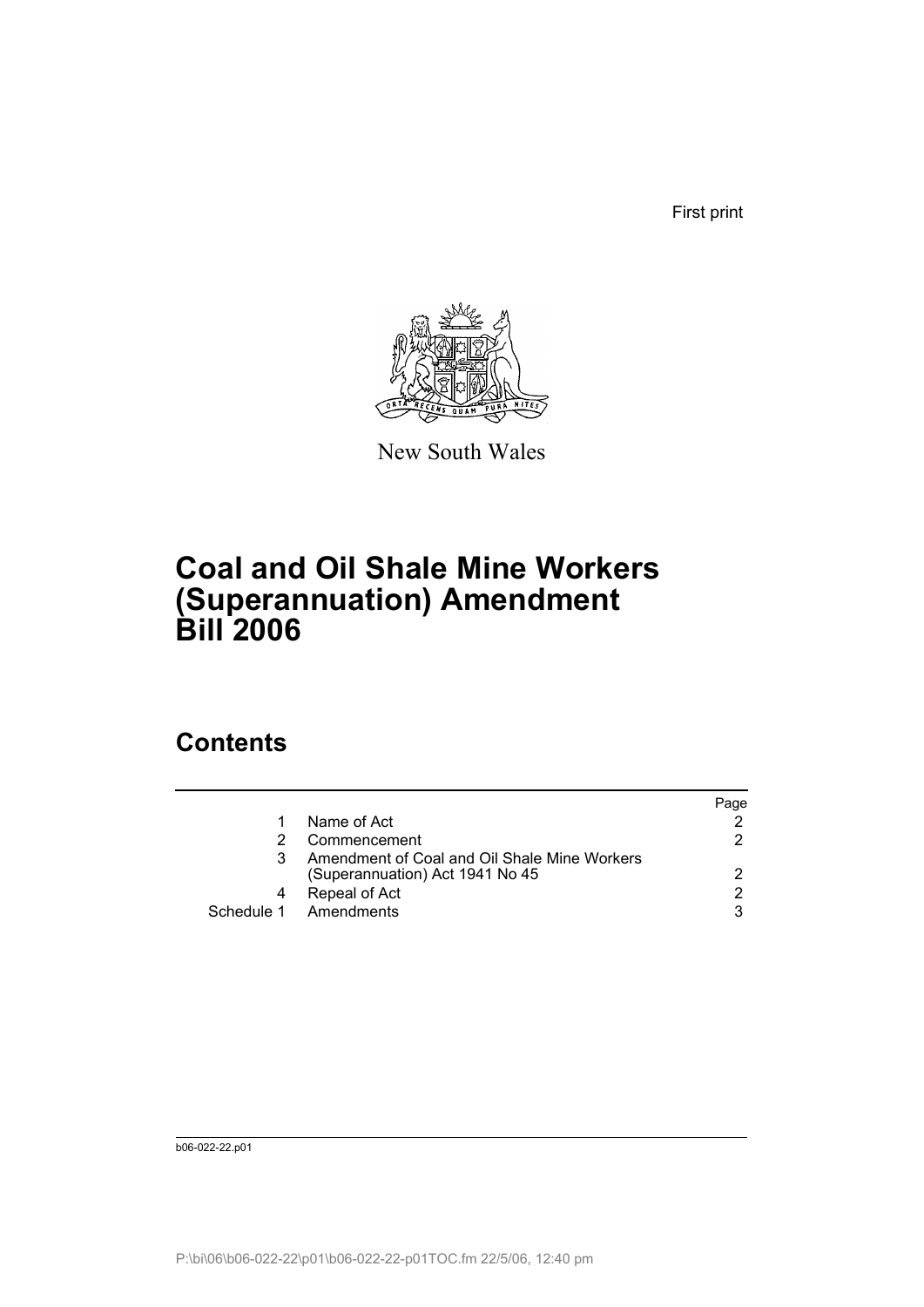**Contents** 

Page

Contents page 2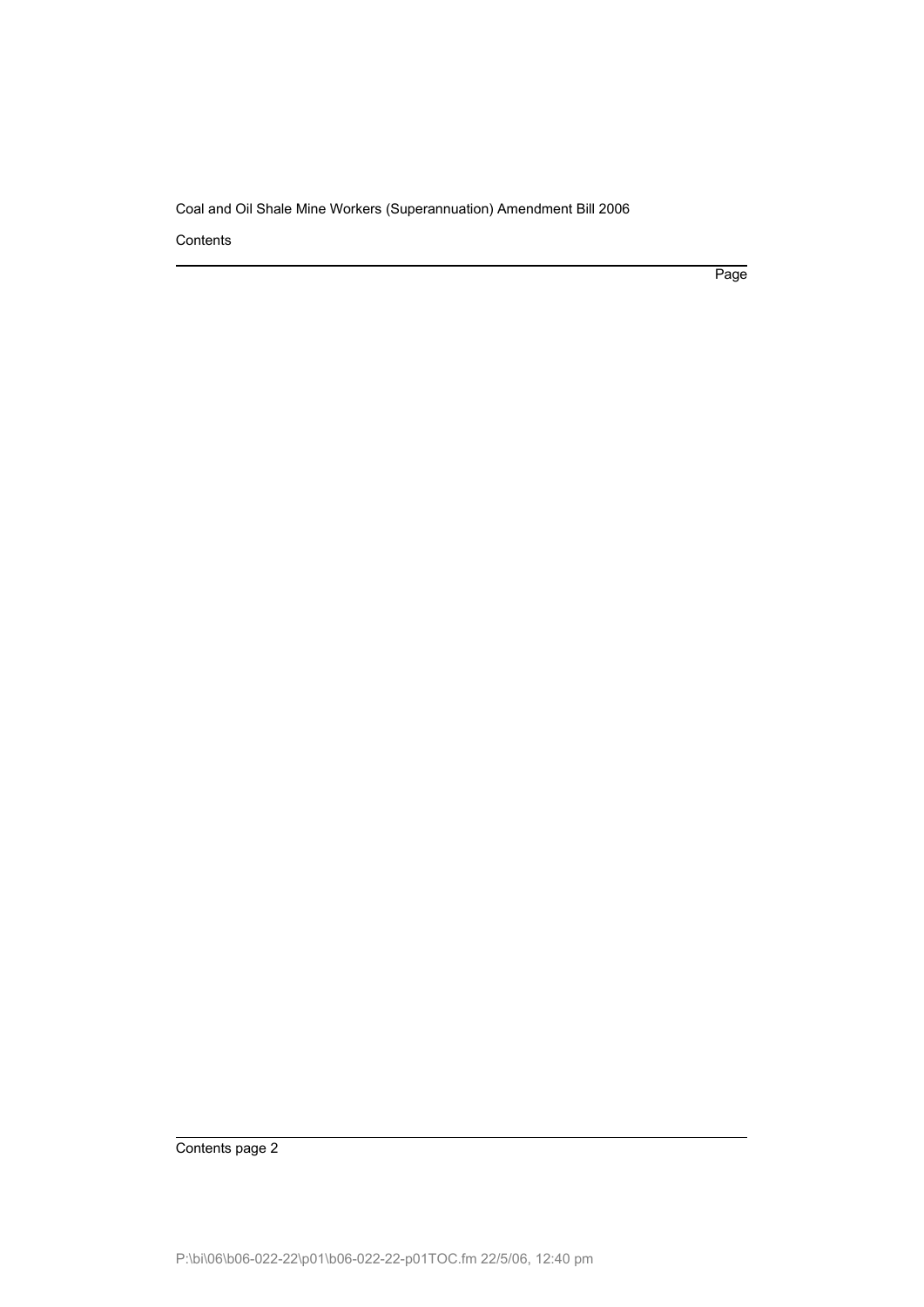

New South Wales

# **Coal and Oil Shale Mine Workers (Superannuation) Amendment Bill 2006**

No , 2006

### **A Bill for**

An Act to amend the *Coal and Oil Shale Mine Workers (Superannuation) Act 1941* to repeal the prohibition of employment of mine workers beyond the age of 60, to make further provision for contributions in respect of mine workers; and for other purposes.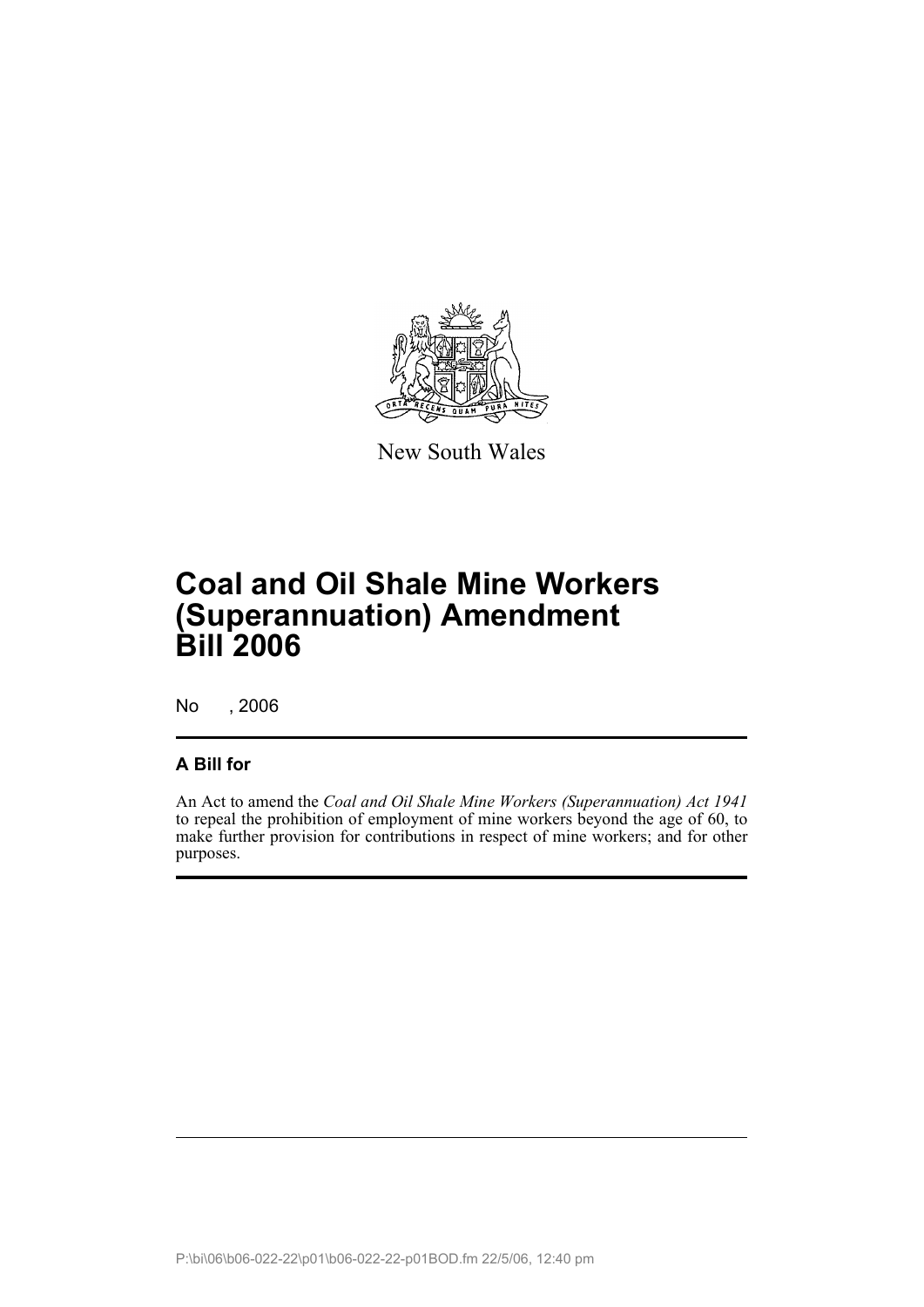<span id="page-5-3"></span><span id="page-5-2"></span><span id="page-5-1"></span><span id="page-5-0"></span>

|              |                                                                                 | The Legislature of New South Wales enacts:                                                                                                                | 1                   |  |
|--------------|---------------------------------------------------------------------------------|-----------------------------------------------------------------------------------------------------------------------------------------------------------|---------------------|--|
| 1            | Name of Act                                                                     |                                                                                                                                                           |                     |  |
|              |                                                                                 | This Act is the Coal and Oil Shale Mine Workers (Superannuation)<br>Amendment Act 2006.                                                                   | 3<br>$\overline{4}$ |  |
| $\mathbf{2}$ |                                                                                 | <b>Commencement</b>                                                                                                                                       | 5                   |  |
|              |                                                                                 | This Act commences, or is taken to have commenced, on 1 July 2006.                                                                                        | 6                   |  |
| 3            | Amendment of Coal and Oil Shale Mine Workers (Superannuation) Act<br>1941 No 45 |                                                                                                                                                           | $\overline{7}$<br>8 |  |
|              |                                                                                 | The Coal and Oil Shale Mine Workers (Superannuation) Act 1941 is<br>amended as set out in Schedule 1.                                                     | 9<br>10             |  |
| 4            |                                                                                 | <b>Repeal of Act</b>                                                                                                                                      | 11                  |  |
|              | (1)                                                                             | This Act is repealed on the day following the later of the following:                                                                                     | 12                  |  |
|              |                                                                                 | 1 July 2006,<br>(a)                                                                                                                                       | 13                  |  |
|              |                                                                                 | the date of assent.<br>(b)                                                                                                                                | 14                  |  |
|              | (2)                                                                             | The repeal of this Act does not, because of the operation of section 30<br>of the <i>Interpretation Act 1987</i> , affect any amendment made by this Act. | 15<br>16            |  |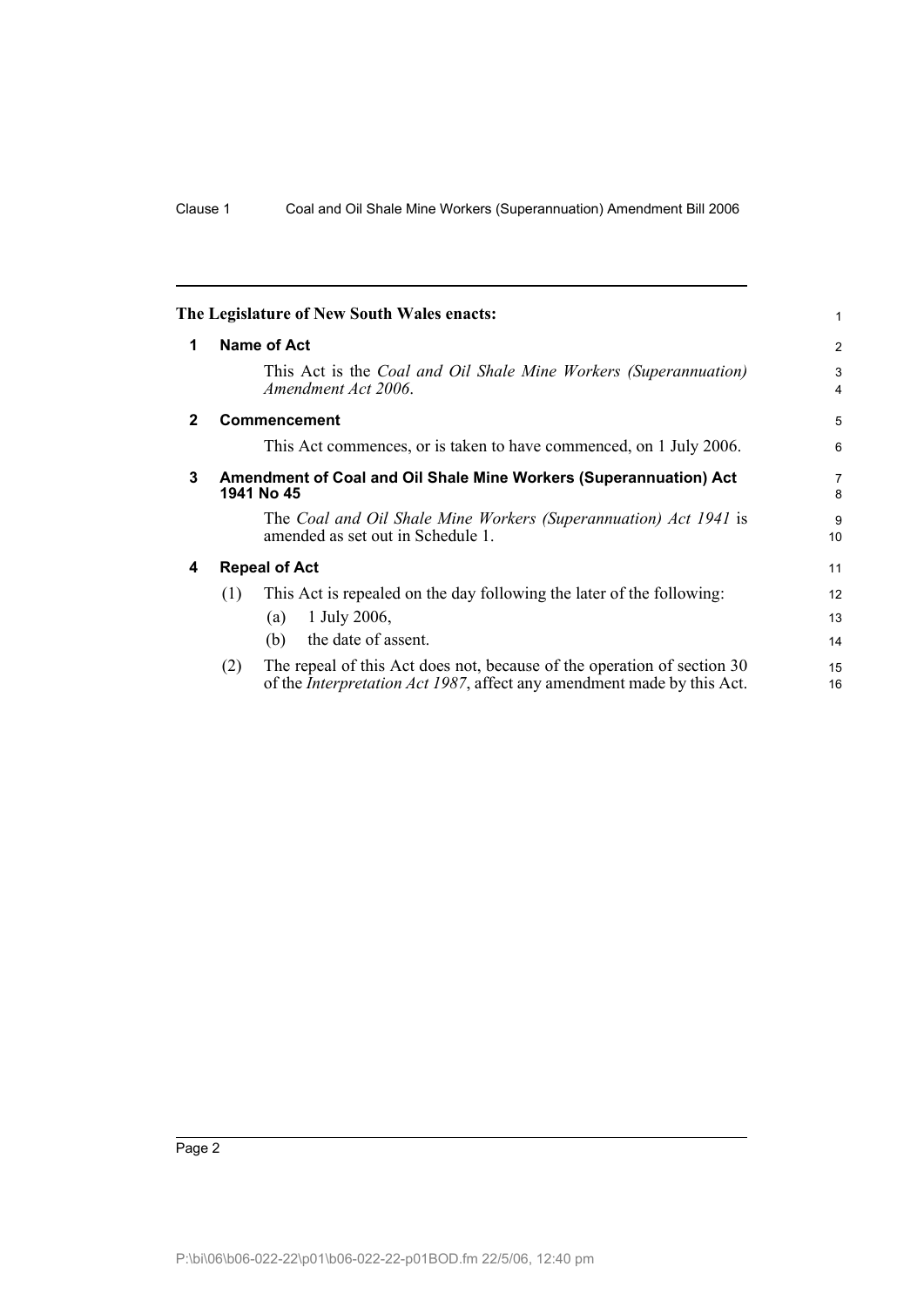Amendments Schedule 1

<span id="page-6-0"></span>

|       | <b>Schedule 1</b>                                                                                                                             | <b>Amendments</b>                                                                                                                                                                                                                                                                                                                                                                                                                     | $\mathbf{1}$                           |  |
|-------|-----------------------------------------------------------------------------------------------------------------------------------------------|---------------------------------------------------------------------------------------------------------------------------------------------------------------------------------------------------------------------------------------------------------------------------------------------------------------------------------------------------------------------------------------------------------------------------------------|----------------------------------------|--|
|       |                                                                                                                                               | (Section 3)                                                                                                                                                                                                                                                                                                                                                                                                                           | 2                                      |  |
| [1]   | <b>Section 2 Definitions</b>                                                                                                                  |                                                                                                                                                                                                                                                                                                                                                                                                                                       |                                        |  |
|       | Omit section $2(3)$ and $(9)$ .                                                                                                               |                                                                                                                                                                                                                                                                                                                                                                                                                                       |                                        |  |
| [2]   | Section 2J Further extension of the definition of mine worker                                                                                 |                                                                                                                                                                                                                                                                                                                                                                                                                                       |                                        |  |
|       | Omit section 2J (10), (10A) and (10B).                                                                                                        |                                                                                                                                                                                                                                                                                                                                                                                                                                       |                                        |  |
| $[3]$ | Section 2J (11)                                                                                                                               |                                                                                                                                                                                                                                                                                                                                                                                                                                       |                                        |  |
|       | Omit the paragraph beginning "Provided further".                                                                                              |                                                                                                                                                                                                                                                                                                                                                                                                                                       |                                        |  |
| [4]   | <b>Part 2 Retirement</b>                                                                                                                      |                                                                                                                                                                                                                                                                                                                                                                                                                                       | 9                                      |  |
|       | Omit the Part.                                                                                                                                |                                                                                                                                                                                                                                                                                                                                                                                                                                       |                                        |  |
| [5]   | Section 15B Power of Corporate Trustee to make determinations<br>declaring certain persons to be mine workers for the purposes of this<br>Act |                                                                                                                                                                                                                                                                                                                                                                                                                                       |                                        |  |
|       | Omit section 15B (1). Insert instead:                                                                                                         |                                                                                                                                                                                                                                                                                                                                                                                                                                       |                                        |  |
|       | (1)                                                                                                                                           | The powers of the Corporate Trustee include a power to make<br>determinations declaring persons engaged in the coal or oil shale<br>mining industries to be mine workers for the purposes of this Act.                                                                                                                                                                                                                                | 15<br>16<br>17                         |  |
| [6]   |                                                                                                                                               | Section 15B (2) and (3)                                                                                                                                                                                                                                                                                                                                                                                                               | 18                                     |  |
|       | Omit the subsections.                                                                                                                         |                                                                                                                                                                                                                                                                                                                                                                                                                                       |                                        |  |
| $[7]$ | <b>Section 15B (5)</b>                                                                                                                        |                                                                                                                                                                                                                                                                                                                                                                                                                                       |                                        |  |
|       | Omit " $(1)$ (a)". Insert instead " $(1)$ ".                                                                                                  |                                                                                                                                                                                                                                                                                                                                                                                                                                       |                                        |  |
| [8]   |                                                                                                                                               | Section 19 Contributions required to be paid to Amalgamated Fund                                                                                                                                                                                                                                                                                                                                                                      | 22                                     |  |
|       |                                                                                                                                               | Insert after section $19(3)$ :                                                                                                                                                                                                                                                                                                                                                                                                        | 23                                     |  |
|       | (3A)                                                                                                                                          | If the total contributions otherwise payable by an owner for a<br>mine worker under this section (except subsection $(2A)$ ), as a<br>weekly amount, are less than 9% of the mine worker's ordinary<br>time earnings, as a weekly amount, then the contribution payable<br>by the owner for the mine worker under this section (except<br>subsection $(2A)$ is 9% of the mine worker's ordinary time<br>earnings, as a weekly amount. | 24<br>25<br>26<br>27<br>28<br>29<br>30 |  |
| [9]   | Section 19 (4) (a)                                                                                                                            |                                                                                                                                                                                                                                                                                                                                                                                                                                       | 31                                     |  |
|       | Omit "for which". Insert instead "during which".                                                                                              |                                                                                                                                                                                                                                                                                                                                                                                                                                       |                                        |  |

Page 3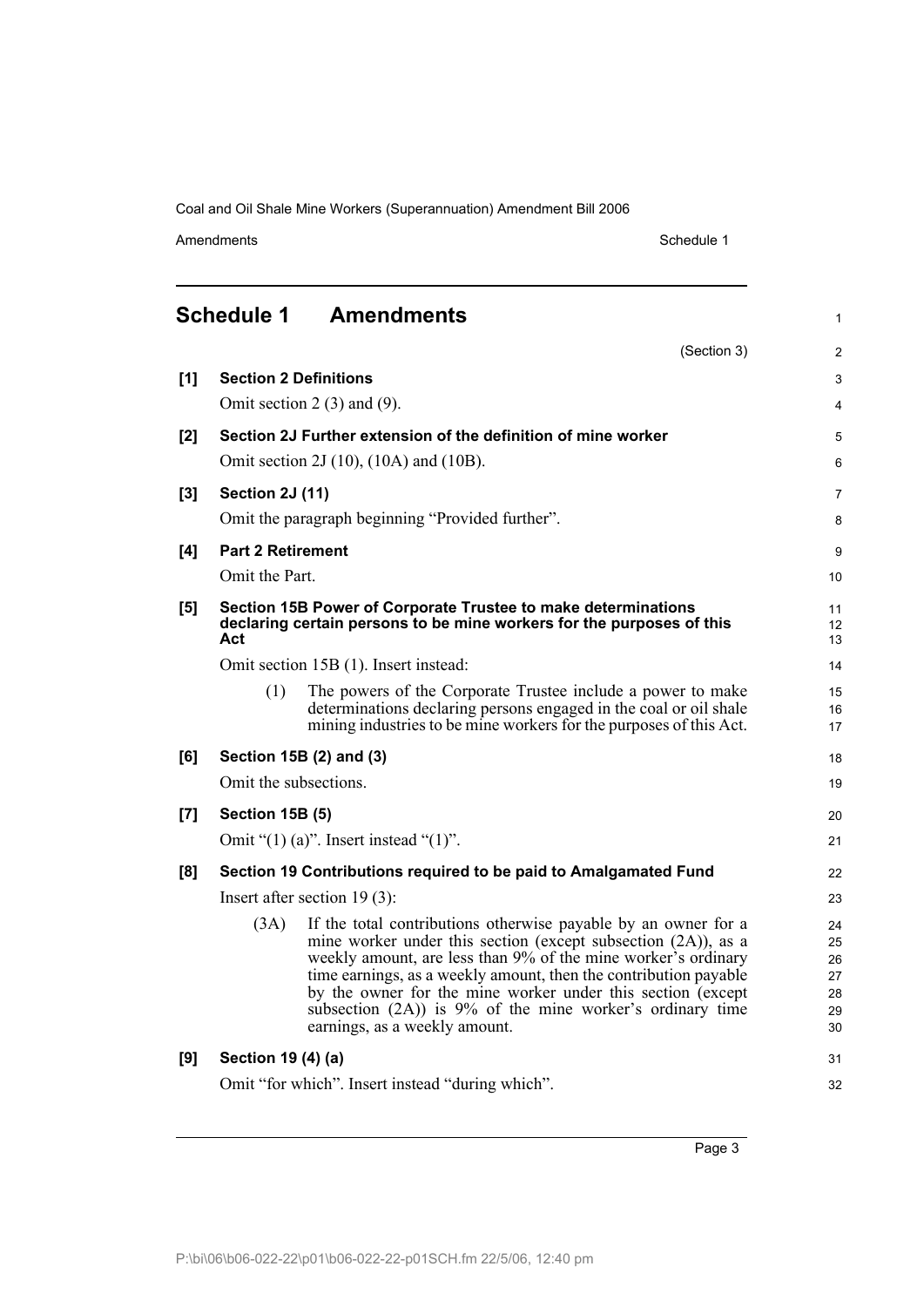Schedule 1 Amendments

| $[10]$ | Section 19 (4) (b)                                           |                 |                                                                                                                                                                                                                                                                            | 1                          |  |
|--------|--------------------------------------------------------------|-----------------|----------------------------------------------------------------------------------------------------------------------------------------------------------------------------------------------------------------------------------------------------------------------------|----------------------------|--|
|        | Omit the paragraph. Insert instead:                          |                 |                                                                                                                                                                                                                                                                            |                            |  |
|        |                                                              | (b)             | must pay the contribution not later than 21 days after the<br>end of each month during which the mine worker is an<br>employee of the owner.                                                                                                                               | 3<br>$\overline{4}$<br>5   |  |
| $[11]$ | <b>Section 19 (7)</b>                                        |                 |                                                                                                                                                                                                                                                                            |                            |  |
|        | Omit the subsection. Insert instead:                         |                 |                                                                                                                                                                                                                                                                            |                            |  |
|        | (7)                                                          |                 | In this section:                                                                                                                                                                                                                                                           | 8                          |  |
|        |                                                              |                 | <i>ordinary time earnings</i> has the same meaning it has in section 6<br>$(1)$ of the Superannuation Guarantee (Administration) Act 1992<br>of the Commonwealth.                                                                                                          | 9<br>10<br>11              |  |
|        |                                                              |                 | <i>special rate</i> means such rate as may be fixed from time to time by<br>the Corporate Trustee by determination published in the Gazette:                                                                                                                               | 12<br>13                   |  |
|        |                                                              | (a)             | after considering a relevant report of the actuary, and                                                                                                                                                                                                                    | 14                         |  |
|        |                                                              | (b)             | with the agreement of the shareholders of the Corporate<br>Trustee.                                                                                                                                                                                                        | 15<br>16                   |  |
| $[12]$ | Section 19AC Information to be provided to Corporate Trustee |                 |                                                                                                                                                                                                                                                                            |                            |  |
|        | Omit section 19AC (1). Insert instead:                       |                 |                                                                                                                                                                                                                                                                            |                            |  |
|        | (1)                                                          |                 | Each owner must provide the Corporate Trustee with such<br>information as the Corporate Trustee may reasonably require in<br>relation to the mine workers employed by the owner no later than<br>21 days after the end of each month.<br>Maximum penalty: 5 penalty units. | 19<br>20<br>21<br>22<br>23 |  |
| $[13]$ | <b>Schedule 2 Savings and transitional provisions</b>        |                 |                                                                                                                                                                                                                                                                            |                            |  |
|        | Insert at the end of clause $2(1)$ :                         |                 |                                                                                                                                                                                                                                                                            |                            |  |
|        |                                                              | <i>Act</i> 2006 | Coal and Oil Shale Mine Workers (Superannuation) Amendment                                                                                                                                                                                                                 | 26<br>27                   |  |